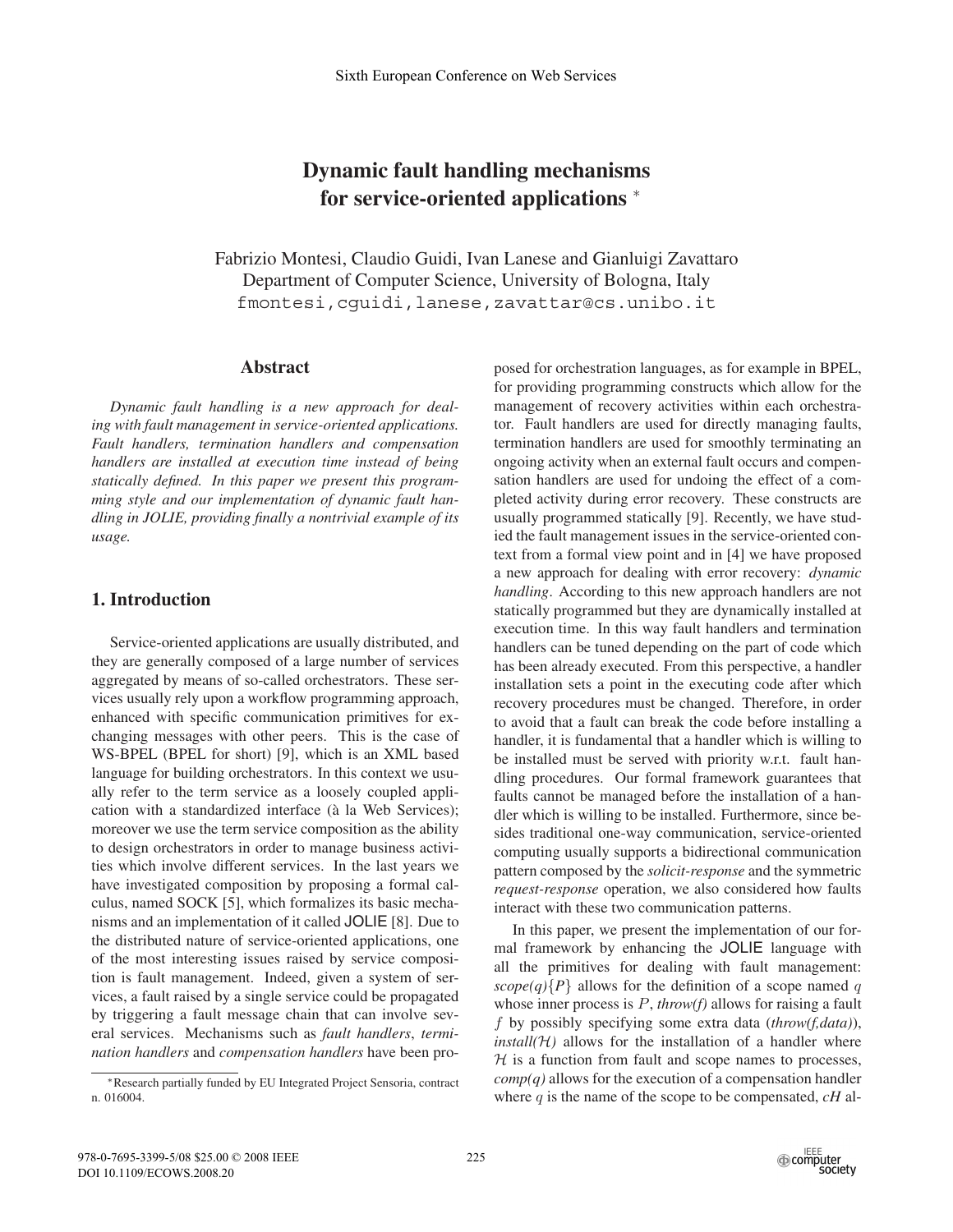lows for the retrieving of the previous installed handler for a given scope or fault, *op@loc(i)(o)[*H*]* is an enhanced version for the primitive SolicitResponse which allows for handler installation at the response message reception. Finally, *dynamic code generation* allows us to freeze data within an installed process. It is worth noting that our implementation exactly follows the formal specification defined in our previous works and it satisfies some basic properties proved there.

In Sections 2 and 3 we provide a survey on fault management key concepts and JOLIE implementation respectively. In Section 4 we present a nontrivial example and, finally, in Section 5 conclusions and related works are presented.

## **2. Key concepts**

Fault handling in Service-Oriented Computing generally involves four basic concepts: *scope*, *fault*, *termination* and *compensation*. A scope is a process container denoted by a unique name and able to manage faults. A fault is a signal raised by a process towards the enclosing scope when an error state is reached in order to allow for its recovering. Termination and compensation are mechanisms exploited to recover from errors. Termination is automatically triggered when a running scope must be smoothly stopped because of a fault thrown by a parallel process. Compensation, instead, is explicitly invoked by the programmer to undo the effect of a scope whose execution has already successfully completed. Recovering mechanisms are implemented by exploiting *handlers* which are processes to be executed when faults, terminations or compensations occur. Handlers are defined within a scope which represents the execution boundary of their execution. There are three kinds of handlers: *fault handlers*, *termination handlers* and *compensation handlers*. Fault handlers are executed when a fault is thrown by the internal process of the scope, termination handlers are executed when a scope is reached by a fault raised by an external process and, finally, compensation handlers have to be explicitly invoked by another handler for recovering the activities of a child scope whose computation has already successfully finished. At runtime, when a fault *f* is raised within a scope *q*, all its enclosed running activities are terminated. Note that any of the enclosed activities could be a scope, and in this case its termination handler is automatically executed. After that, if *q* has a fault handler for *f*, it executes it. Otherwise, the fault is propagated upwards to the parent scope. It is worth noting that handlers can be programmed to compensate any child scope that has successfully completed its activity before *f* was raised. Compensation is achieved by executing the related compensation handler. Fig. 1 provides an intuitive representation of handler mechanisms where numbers represent ordered events and *stm1,stm2,...,stmn* represent a list



**Figure 1. Handler mechanisms**

of generic statements. A scope *A* encloses a generic process *P* and two scopes *B* and *C*. At 1 scope *C* terminates successfully by promoting its compensation handler to be executable by the enclosing scope *A*. At 2, process *P* raises a fault which is propagated to scope *B*. We suppose that *B* is still executing when reached by the fault so, at 3, it executes its termination handler and terminates. At 4 the fault handler of scope *A* is executed and, at 5, it compensates scope *C* (supposing that the handler specifies so).

#### **2.1. Static approach**

Usually, error recovery is managed by statically associating handlers to scopes, i.e. providing a primitive like  $\text{scope}_q(P, \mathcal{FH}, \mathcal{TH}, \mathcal{CH})$ , which defines a scope with name *q*, executing process *P* and fault, termination and compensation handlers  $\mathcal{FH}^1$ ,  $\mathcal{TH}$  and  $\mathcal{CH}$ , respectively. In some cases static declaration of handlers is not enough to easily model a given scenario. For instance, consider the following pseudo-code:

$$
R | scope_q(i=0; while (i < 100) \{ i = i + 1; if i \% 2 = 0 then P else Q \}, \mathcal{F}H, \mathcal{T}H, \mathcal{C}H)
$$

where  $R$  is a generic process (running in parallel to scope *q*) which can raise a fault *f*. Scope *q* contains a loop which executes 100 cycles. Odd cycles execute process *P*, even cycles process *Q*. Suppose that, at some point of execution, *R* raises a fault *f*, which triggers the termination of the scope *q*. Suppose also that the termination handling policy for scope *q* requires to compensate the activities executed so far in the reverse order of completion. Thus, one has to remember how many *P* and *Q* activities have been executed, and in which order, for compensating them accordingly. Without any specific support from the language the programmer has to use some bookkeeping variables, but as the complexity of the code increases the bookkeeping becomes more complex and error-prone. For instance, let us introduce in the previous example an array named *a* which stores a 0 if the process *P* is executed and 1 otherwise.

<sup>1</sup>*FH* may define more than one fault handler for treating different kinds of faults.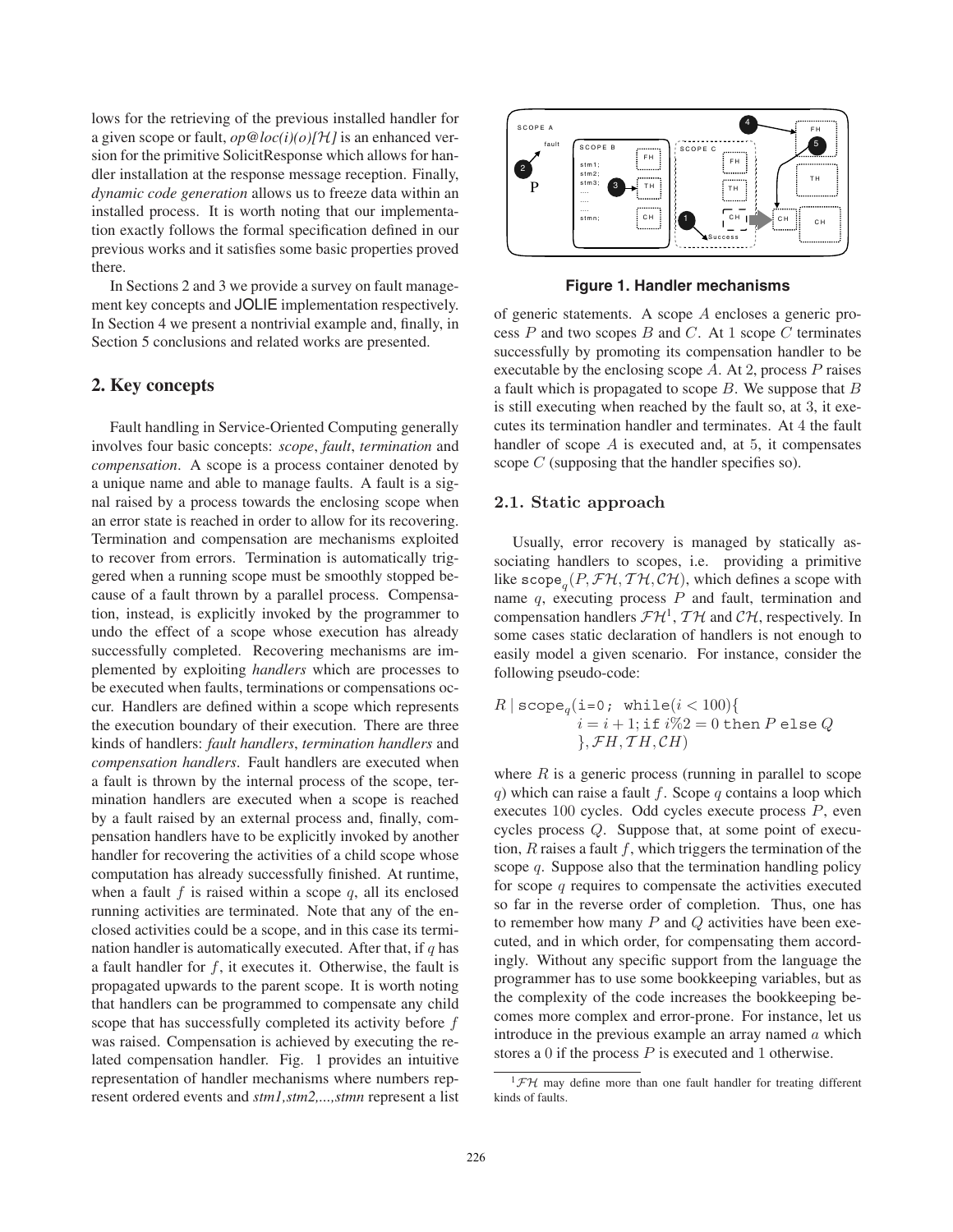$$
R | \text{ scope}_q(i=0; \text{while}(i < 100) \{ \begin{aligned} i &= i + 1; \\ \text{if } i\%2 &= 0 \text{ then } \{P; a[i] = 0 \} \\ \text{else } \{Q; a[i] = 1 \} \\ \}, \mathcal{F}H, \mathcal{T}H, \mathcal{C}H) \end{aligned}
$$

In this case, if a fault *f* is raised between the execution of *P* and the updating of the array  $a(a[i]=0)$ , the termination handler cannot recover correctly scope *q* because array *a* does not record the last execution of *P*.

#### **2.2. Dynamic approach**

In order to address the problem raised by the static approach, in [4] we have proposed *dynamic handling*, which allows for the updating of the handlers while the computation progresses. Technically, we consider a scope construct of the form  $\text{scope}_{q}\{P, \mathcal{H}\}\$  where *q* is the name of the scope,  $P$  is the process to be executed, and  $H$  is a function associating fault handlers to fault names and termination and compensation handlers to scope names. No handlers are specified when the scope is defined but they are installed dynamically in  $H$  during the execution of  $P$ . Dynamic handling installation is addressed by two specific primitives:  $\text{inst}(\mathcal{H}')$ , which updates the current handler function with  $H'$  and  $cH$  which introduces the possibility to refer to the previous installed handlers. It is worth noting that the primitive *inst* can associate handlers both to scope names and fault names. As an example, let us consider the following process Θ defined as a scope *q* where a sequence of processes  $Q, Q', Q'', Q'''$  and  $Q''''$  is interleaved with four different install primitives at lines 1,3,5,7:

0) Θ ::= scope*q*{*Q*; 1)  $\qquad \qquad \text{inst}([f \mapsto P]);$ 2)  $Q'$ ; 3)  $\text{inst}([q \mapsto F, f' \mapsto T, f \mapsto P'; cH]);$ 4) *Q*--; 5)  $\qquad \qquad \text{inst}([f'' \mapsto U, f \mapsto P'']);$ 6) *Q*---; 7)  $\qquad \qquad \text{inst}([q \mapsto F'])\}$ 

In the following table, where the different columns represent the state of the handler function at a particular code line, we report how the handler function for the scope *q* is updated when the install instructions are executed.

0) 2) 4) 6) 8)  
\n
$$
f \mapsto P
$$
  $f \mapsto P'; P$   $f \mapsto P''$   $f \mapsto P''$   
\n $q \mapsto F$   $q \mapsto F$   $q \mapsto F'$   
\n $f' \mapsto T$   $f' \mapsto T$   $f' \mapsto T$   
\n $f'' \mapsto U$   $f'' \mapsto U$ 

It is worth noting that at the beginning the handler function is empty. The install primitive defines new handlers for a

specific fault or scope name if no handlers for that name have already been specified (e.g. fault *f* at line 1 and fault  $f'$  at line 3) whereas it updates the current handler otherwise (fault *f* at line 3 and 5). In particular, at line 3, the handler for the fault *f* is not replaced by a new process, but the current one (represented by *cH*) is enriched with the process *P*<sup>'</sup>. The first concept we highlight is:

*The install primitive updates the current handler for the specified fault or scope name*

The semantics of fault handlers is different from that of termination and compensation ones. The fault handler is executed when the scope is reached by an inner fault. In the example above if we replace the process  $Q^{\prime\prime\prime}$  with the fault raising primitive  $\text{throw}(f)$ , at line 6 the code is stopped and the fault handler  $P^{\prime\prime}$  is executed. On the contrary, the termination handler is executed only when a scope is terminated because an outer scope has raised a fault. In order to clarify this aspect we consider the process  $\Theta$  in parallel with a process *R* within a parent scope *r* where a fault handler *G* is installed for fault *f* before starting the parallel:

$$
scope_r\{\text{inst}([f \mapsto G]); (R \mid \Theta)\}\
$$

Now, assume that *R* throws a fault *f* when  $\Theta$  is executing line 4. Since the fault is raised by an outer scope, the fault handler of  $\Theta$  for *f* is not executed, the termination is executed instead. The termination handler is the process associated with the scope name *q* when the termination is triggered. At line 4,  $q$  is joined with process  $F$ , which is executed when scope *q* is terminated. It is worth noting that in Θ, at line 3, the programmer has specified that the termination handler for scope *q* must be updated because process *Q*- has been executed and it must be recovered by process *F* but, if the fault *f* from *R* is raised between the execution of Q' and  $\text{inst}([q \mapsto F, f' \mapsto T])$ , the termination handler is not consistent with the programmer expectations. Such a case is avoided by the semantics of the primitive *inst* which is executed with priority w.r.t. the fault processing mechanism. Thus, if line 2 is executed, the semantics of the install primitive guarantees that also line 3 is executed before any fault is processed. The second concept we highlight is:

#### *The install primitive is executed with priority w.r.t. fault processing*

After  $\Theta$  has been terminated, the parent scope, which contains both process  $R$  and process  $\Theta$ , can execute its fault handler for *f*. It is worth noting that the termination mechanism is always propagated to all the children of a given scope which have to be terminated before their father is. In our example let us consider that  $Q''$  at line 4 is a scope  $k$ which executes a process W: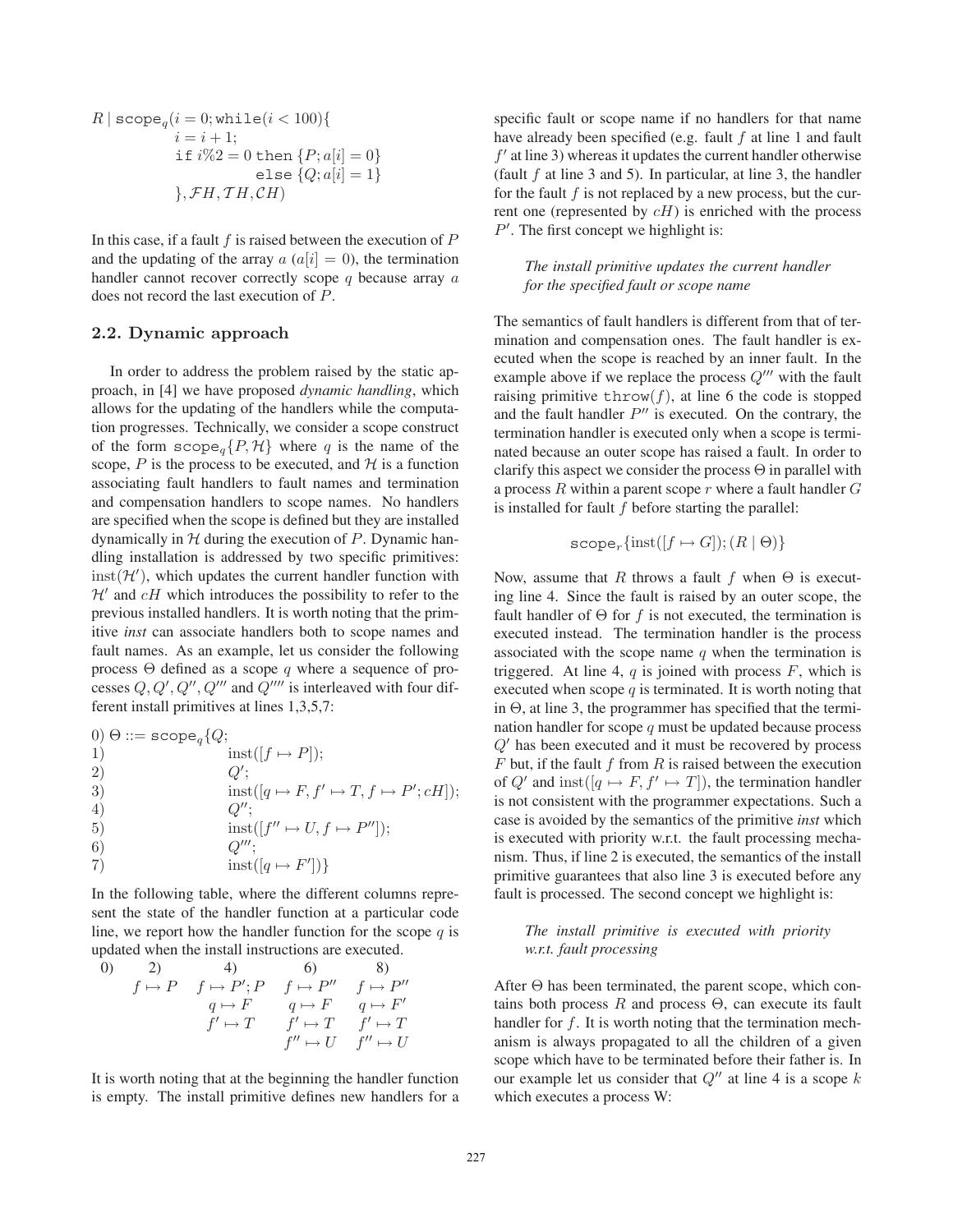0) Θ ::= scope*q*{*Q*; 1)  $\qquad \qquad \text{inst}([f \mapsto P]);$ 2)  $Q'$ ; 3)  $\qquad \qquad \text{inst}([q \mapsto F, f' \mapsto T, f \mapsto P'; cH]);$ 4) scope*k*{*W*}; *...*}

If a fault is raised by *R* when  $\Theta$  is executing *W*, first the termination handler for scope *k* is executed, then the termination for scope  $q$  (i.e.  $F$ ) is executed and, finally, the fault handler for the parent scope *r* is executed. The third concept we highlight is:

*Termination is always propagated to sibling and child scopes, and it is always completed before the enclosing scope processes the fault handler*

If scope *q* finishes successfully without having been interrupted by any faults, the current termination handler ( $q \mapsto$  $F'$ ) is promoted to compensation handler for  $q$  inside the parent scope *r*. A compensation handler can be executed only if it is explicitly required by means of the primitive  $comp(q)$ , where *q* is the name of the scope to compensate. The compensation primitive is used within the fault handler of the parent scope and it can take effect only if the compensation handler has been promoted by the child scope, it is skipped otherwise. In the following we modify the fault handler of scope *r* in order to invoke the compensation for scope *q*.

 $\text{scope}_r\{\text{inst}([f \mapsto G; \text{comp}(q)]); (R \mid \Theta)\}\$ 

The next two concepts we highlight are:

*A compensation handler is a termination handler promoted to the parent scope when the child scope finishes successfully*

*A compensation handler is activated by means of a specific primitive which can only be used inside a handler*

Note that there is no ambiguity between termination and compensation handlers because a termination handler is executed by the scope itself when interrupted by a fault generated by a parallel activity, whereas a compensation handler can only be executed by the parent scope. This allows also to trivially simulate the static approach with the dynamic one: the construct  $\text{scope}_{a}(P, \mathcal{FH}, \mathcal{TH}, \mathcal{CH})$  can be simply rephrased as  $\operatorname{scope}_q\{\operatorname{inst}([f \mapsto \mathcal{FH}])\;;\operatorname{inst}([q \mapsto$  $T\mathcal{H}$ ); *P*; inst([q  $\mapsto$  CH]),  $\mathcal{H}_0$ } in which the fault and termination handlers are installed before the execution of the activity, the compensation handler at the end, and  $H_0$  defines no handlers. In light of these observations we can rewrite the *while* example of the previous section in the following way:

$$
R \mid \text{scope}_q \{i = 0; \text{while}(i < 100)\}\n \begin{aligned}\n i &= i + 1; \\
 i &= i \quad \text{if} \ i \% 2 = 0 \text{ then}\n \begin{cases}\n P; \text{inst}([q \mapsto P'; cH]) \\
 &= 1 \text{ se}\n \end{cases} \\
 Q; \text{inst}([q \mapsto Q'; cH])\n \end{aligned}
$$

In this case, when *P* completes its execution, the statement  $\text{inst}([q \mapsto P'; cH])$  updates the current termination handler for q, pointed by  $cH$ , by adding process  $P'$  (which specifically compensates process *P*) to it, whereas if *Q* is executed the termination handler is updated by adding  $Q'$ . When reached by a fault *f*, scope *q* executes the last installed termination handler, compensating the whole sequence of activities. Different compensation strategies can easily be programmed. Note that, thanks to the execution priority of the installing primitive, in the example above it should never be the case that an execution of *P* has been completed and its compensation has not been installed. The same behaviour cannot be obtained in the static approach, where we simulate handlers updating by using bookkeeping variables, as we cannot distinguish whether a variable assignment is related to fault management or not.

#### **2.3. Request-Response communication pattern**

The Request-Response communication pattern deals with the sending of a request message and the reception of its own response. Due to the strong relationship between the request and the response messages, such a kind of pattern raises some interesting issues from the point of view of the fault handling mechanism. In SOCK and in JOLIE the Request-Response pattern is modelled by means of two atomic communication primitives: the *RequestResponse* and the *SolicitResponse*. The RequestResponse  $(op(i_m, o_m, P))$  primitive specifies the operation *op* on which the message exchange is performed, the variable  $i<sub>m</sub>$  on which the request message is stored, the variable  $o<sub>m</sub>$ where the reply message is stored, and the process *P* to execute between the reception and the response sending. The SolicitResponse  $\overline{op}@loc(o_m, i_m, \mathcal{H})$  specifies the operation *op* and the location *loc* to use for performing the message exchange, the variable *o<sup>m</sup>* where the request message is stored, the variable *i<sup>m</sup>* where the reply message will be stored and the handlers  $H$  to install when the response message is received. In particular, the handlers will be installed only if the response message does not contain a fault. It is worth noting that a SolicitResponse is blocked until the response message is received. In Fig. 2.a) we have represented the interplay between a SolicitResponse and a RequestResponse denoted by SR and RR respectively: in step 1 the request message is sent from the SR to the RR, in step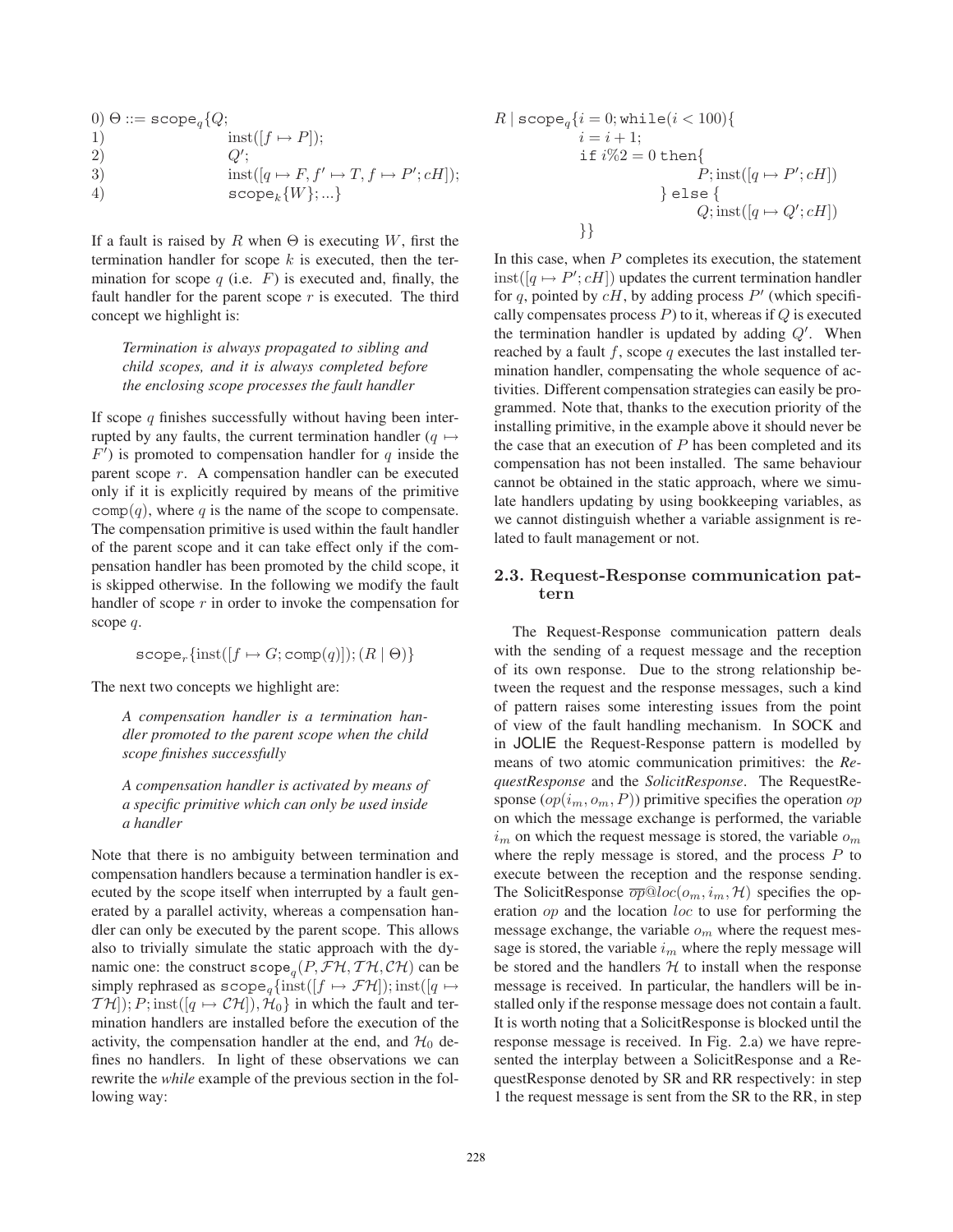2 the RR process is executed and then, at the end, the response message is sent in step 3.



**Figure 2. SolicitResponse and RequestResponse behaviours**

Between the request and the response messages faults can be raised both on the SR and in the RR side, depending on the contexts they are inserted in. The behaviour we have modelled in SOCK for SR and RR always guarantees that the response message is sent before handling a fault. In Fig. 2.b) a non catched fault *f* is raised during the execution of process *P* in the RR, in this case a fault response is immediately sent to the SR which is waiting for the reply message. In Fig. 2.c) a non catched fault *f* is raised on the SR side before the reception of the response message from the RR, in this case the SR behaviour forces the reception of the response message from RR before handling the fault *f*. It is worth noting that in the case depicted in Fig. 2.b) a fault *f* is propagated between the two services that run the SR and the RR, whereas in the case depicted in Fig. 2.c) the fault *f* is not propagated but it is managed within the service that runs the SR. The main concepts we highlight are:

*In a RequestResponse primitive, if a non catched fault is raised between the request message and the response one, a fault response is always sent to the invoker*.

*In a SolicitResponse primitive, if a non catched fault is raised between the request message and the response one, the SolicitResponse always waits for the incoming response before the fault is handled by the service*.

In case of fault between the request and the response message, in order to take into account that the request message exchange has been performed, it is important to guarantee the possibility to install a termination handler for recovering from the request both at the level of SR and RR. Since the RequestResponse allows for the definition of an inner process between the request and the response no particular installation mechanisms have been provided. It is sufficient to exploit the install primitive like in the following example:

 $\text{scope}_q\{login(username, result, \text{inst}([q \to Q]); \ldots)\}\$ 

After the reception of the *username*, the RequestResponse *login* installs the termination handler *Q* for the scope *q* which encloses the RequestResponse primitive. In the case of the SR, the semantics always guarantees that the response message is received but it is not possible to specify an inner process to be executed between the request and the response. Thus, it may seem sufficient to install the termination handler after the completion of the SR as in the following example:

$$
scope_{q'}\{\frac{\text{inst}([q'\rightarrow Q')];}{\overline{login@loc}(username', result');}
$$
  
inst([q'\rightarrow Q''])\}

Such a solution is not correct because if a fault is raised between the request and the response the code execution is stopped and the termination handler previously installed  $(i.e.  $Q'$ ) is executed after the reception of the response.$ The following installation of termination  $Q''$  is discarded because the SR is not completed. In order to avoid such a scenario we have enhanced the SR primitive by introducing a handler installation which is atomically performed when the SR receives the response message as in the following example:

$$
\texttt{scope}_{q'}\{\overline{login@loc}(username',result',[q'\rightarrow Q])\}
$$

When  $result'$  is received the termination for the scope  $q'$  is automatically installed<sup>2</sup>.

## **3. Dynamic handling in JOLIE**

In this section we present JOLIE, a language for service orchestration, and we analyze how JOLIE can exploit the key concepts of dynamic handling. First, we offer a brief introduction to JOLIE and its features; then, we show how the language implements dynamic handling and the key features of this implementation.

#### **3.1.** JOLIE**: Java Orchestration Language Interpreter Engine**

JOLIE [8], Java Orchestration Language Interpreter Engine, is an open-source project [6] released under the LGPL license [10]. JOLIE is based upon our formal calculus for service orchestration, SOCK [5]. In SOCK we have formalized the basic features of the service-oriented computing paradigm and we have provided a language syntax with a few basic constructs which allows for the composition of services. JOLIE implements the semantics of SOCK, thus allowing for the formal reasoning on JOLIE programs. Language extensions and refinements have been made in order to offer to the programmer a powerful and intuitive

<sup>&</sup>lt;sup>2</sup>The handler is installed only if the response message does not contain a fault.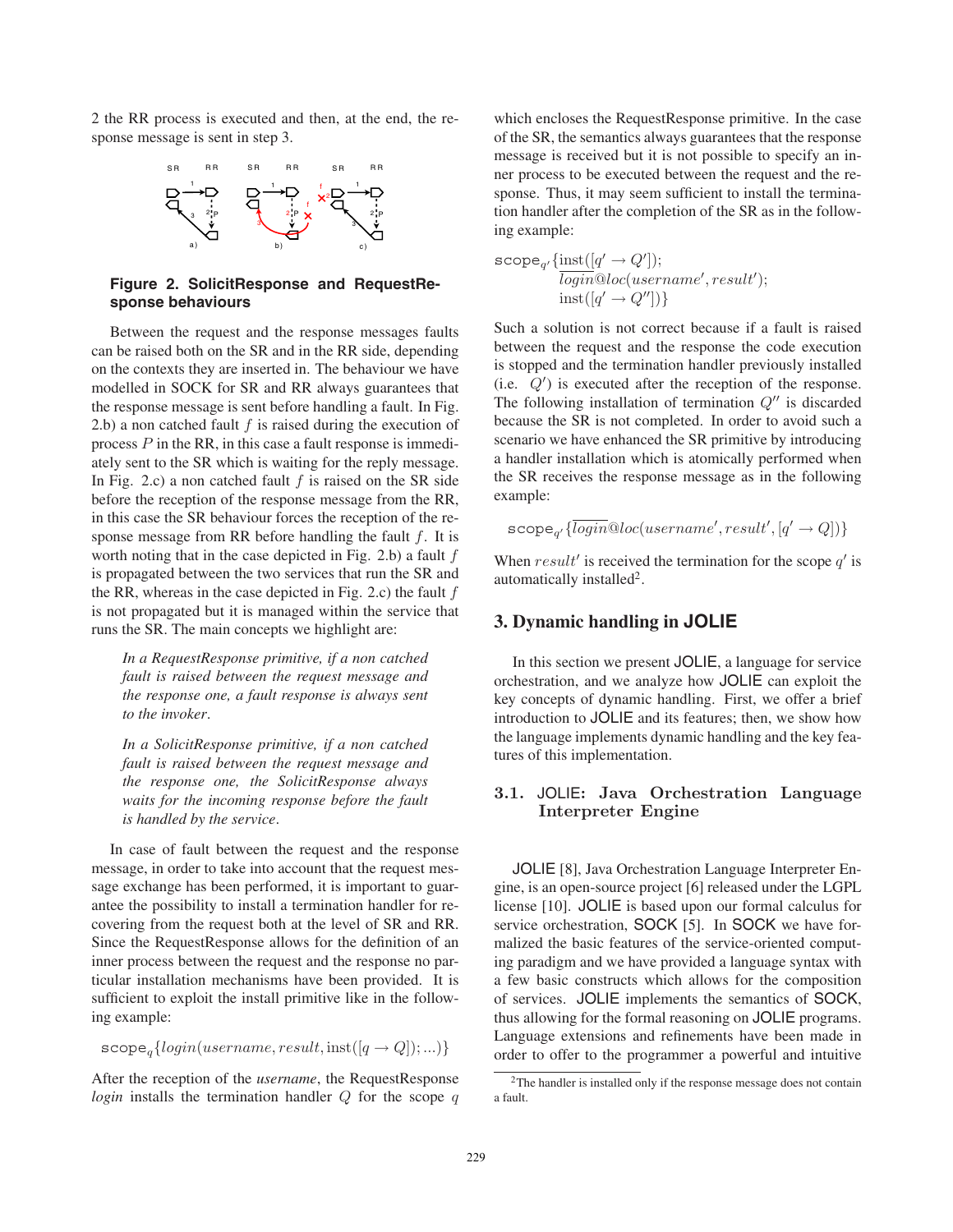environment, suitable to build both orchestrators and single services.

In JOLIE one can use the classic while loop instruction and if-then-else conditional statement. Also, one can compose statements in a workflow by making sequences, parallel compositions and non-deterministic choices, with the possibility to synchronize parallel processes and to model timeouts. JOLIE can interact with other services by means of communication primitives inspired by the four WSDL operation types (One-Way, Request-Response, Notification and Solicit-Response). Moreover, using its communication primitives and its composition operators, JOLIE can compose other services by exploiting their input operations.

One of the most prominent advantages of JOLIE is the elegant separation between the program behaviour (or workflow) and the underlying communication technologies. The same behaviour can be used with different communication mediums (such as bluetooth, local memory, sockets, etc.) and protocols (such as HTTP, REST, SOAP, SODEP<sup>3</sup>, etc.) without being changed. Moreover, the communication infrastructure of JOLIE offers the possibility to extend the JOLIE range of supported communication mediums and protocols by means of simple Java libraries, called JOLIE extensions.

The ability to extend its communication capabilities and the ability to exploit the Java language in its workflows have proven to be key factors in integrating JOLIE with a wide range of existing technologies. Thanks to this advantage, JOLIE can create a service oriented application even by orchestrating legacy applications that do not support the Web Services specifications.

JOLIE provides an intuitive syntax, resembling that of the C and Java languages. This is in contrast with the most credited Web Services orchestration languages, such as XLANG [11] and BPEL, which are based upon XML. Nevertheless, JOLIE can interoperate with XML-based applications by using its XML and Web Services extensions. Moreover, the JOLIE syntax allows the programmer to manipulate XML data structures easily. Consider the following XML element:

```
<person>
 <firstname>John</firstname>
  <lastname>Smith</lastname>
</person>
```
In JOLIE, such an XML element would be constructed with the following code:

person.firstname = "John"; person.lastname = "Smith"

and the variable person would be automatically converted to XML in case of an outgoing SOAP transmission (and vice versa in case of an incoming transmission).

For the sake of clarity, in the following we outline the internal architecture of the interpreter.

**Code analysis** – JOLIE offers a library for code analysis, which is the same used by the interpreter itself for parsing its input files and obtain an optimized abstract syntax tree. The library offers the possibility to exploit the Visitor object oriented design pattern [12], in order to analyze and/or manipulate the parsing result. For example, the JOLIE internal code optimizer and program wellformedness checker (which takes its rules by the SOCK specifications) are implemented by means of this approach.

**Object Oriented Interpretation Tree** – Responsible for the execution of the behavioural code, the Object Oriented Interpretation Tree (OOIT) is a tree composed by small execution units. Each semantic rule specified by the behavioural layer of SOCK is implemented by an OOIT execution unit. This approach based on encapsulation makes very simple to update the interpreter semantics to follow new developments of SOCK. The OOIT is produced by JOLIE starting from the optimized abstract syntax tree.

**Runtime environment** – The runtime environment handles the creation of new sessions, the synchronization of processes and the service state. It interacts with all the other components of JOLIE and abstracts the OOIT from session state handling.

**Communication core** – The communication core permits to keep the OOIT separated from communication related problematics. This component handles incoming connections and internal message routing to the various sessions, along with the service input interface deployment. Moreover, its modularized design permits to easily provide support for new protocols and communication mediums (such as files and local memory).

Summarizing, the main advantages of JOLIE are: (1) it follows rigorously the operational semantics of SOCK, thus allowing for the formal reasoning on JOLIE programs; (2) it can be easily extended by introducing external libraries; (3) it offers a programmer-friendly syntax, that allows for fast orchestration prototyping and the subsequent step-by-step incremental refinement; (4) it is able to interoperate with different technologies and it can be integrated in heterogeneous environments; (5) the program workflow is independent from the underlying communication technologies.

## **3.2. Dynamic handling in** JOLIE

JOLIE offers the aforementioned fault handling mechanisms by means of a new set of instructions, each one

<sup>&</sup>lt;sup>3</sup>SODEP (Simple Operation Data Exchange Protocol) is a new, efficient protocol purposely developed for JOLIE. The protocol has been implemented also as C++, Google Web Toolkit and J2ME libraries.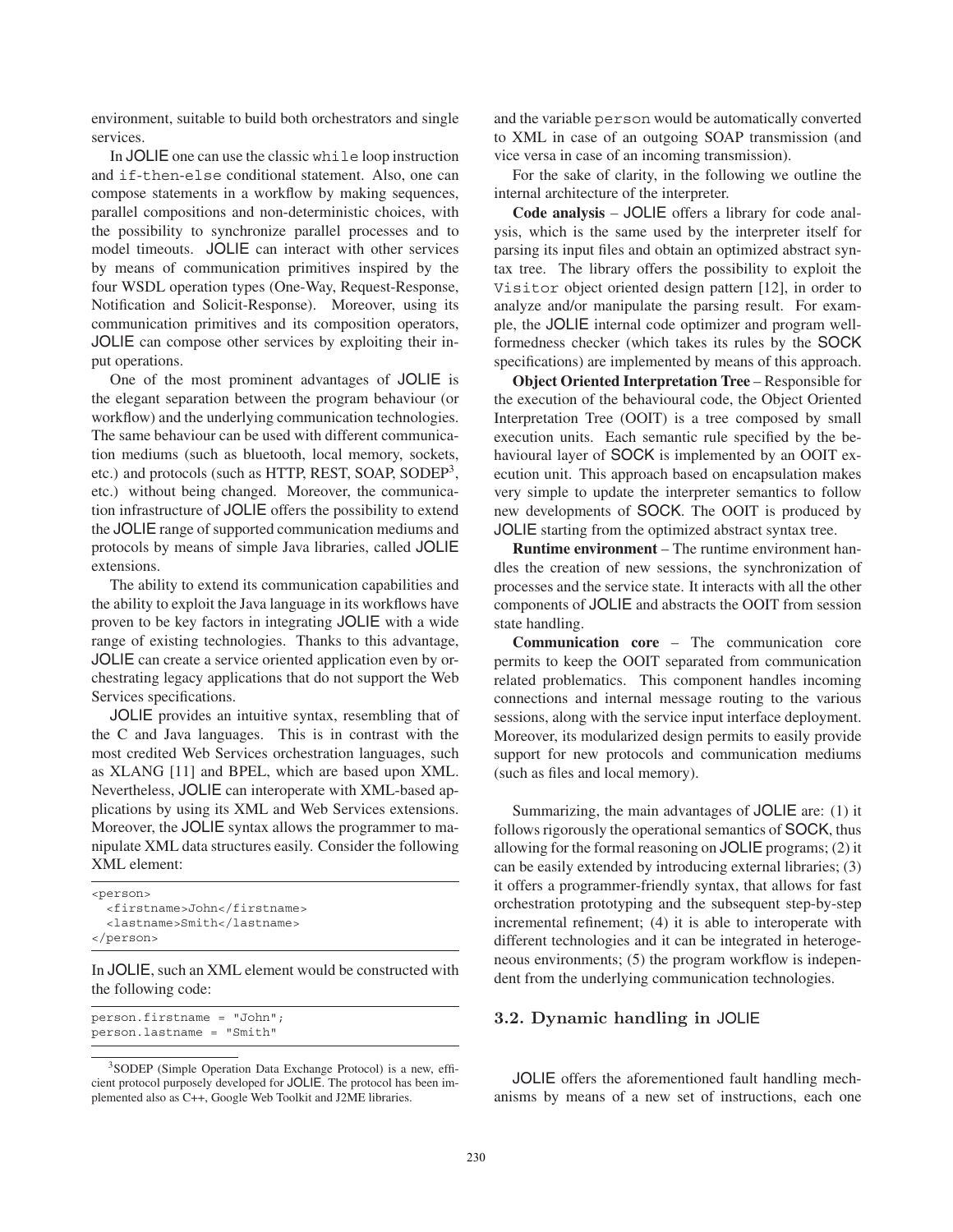resembling the primitives that have been introduced in SOCK:

1. throw( $f$ ), throw( $f$ , $data$ ): raise a fault signal  $f$  which can be equipped with extra *data*;

2. install( $H$ ): installs  $H$  in the current scope;

3. comp(*q*): compensates a successfully finished scope *q*;

4. cH: refers to the previously installed handler;

5. scope $(q)$ { $P$ }: executes  $P$  inside the scope  $q$ ;

6. *op* $@loc(i)(o)[\mathcal{H}]$ : calls the service located at *loc* on operation *op* sending the variable i, installs  $H$  and then waits for a response;

where q is a scope name, f is a fault name, and  $H$  is a function describing the handlers to install. Note that JOLIE supports all the concepts that have been highlighted throughout the paper. In the following we analyze the main features offered by the JOLIE implementation.

**Automatic fault transmission** – As in SOCK, faults that are thrown from inside a Request-Response operation are automatically transmitted to the caller.

**Dynamic code generation** – The cH element implies that the language must be able to generate behavioural code dynamically. Consider the following example:

```
1) scope(s)2) install(f \Rightarrow i = i + 2);3) install(f = > i++); cH)}
```
In (3) the install instruction contains a reference to the current handler. In order to execute the instruction correctly, JOLIE must first replace cH; so, the install instruction that gets executed at (3) is:

We say that the code (in this case  $i = i + 2$ ) has been *dynamically generated* by the interpreter at the time of installation.

Actual programming experience showed that dynamic code generation must take particular care to the evaluation of expressions. JOLIE offers this feature by means of the ˆ operator, which can be used to prefix a variable and *freeze* its state in a handler that is going to be installed. In order to understand this concept, consider the following JOLIE code:

```
scope(s) {
  for(i = 0, i < 3, i++) {
    install(f => println@Console(ˆi); cH)
  \}; throw(f) \}
```
where println@Console( *x* ) is the standard JOLIE operation to print *x* on the console. The program cycles over the i variable, and once it completes the for block it throws fault f, thus causing the installed fault handler to be executed. At each iteration, the for body updates the fault handler for f by prefixing a console output of ^i to the currently installed handler; at each installation, the ˆ operator replaces the value of i with its current value. The final handler for  $f$ , just before the throw instruction is reached, results then as:

```
println@Console(2);
println@Console(1);
println@Console(0)
```
**Structured fault data** – JOLIE supports the association of structured data to a fault signal. This ability can be used to attach additional information to a fault, that can be retrieved and used later in the fault handler execution. In order to do this, JOLIE extends the throw instruction to support an optional parameter: throw( $f, x$ ). This new primitive attaches the data contained in *x* to the fault signal *f* and then raises the latter. In the following we provide a usage example.

```
scope( s ) {
 install(f =)// This will print "Hello, world!"
   println@Console(s.f.message));
 data.message = "Hello, world!";
  throw(f, data) }
```
Note that in order to refer to the fault data of  $f$  we exploit the scope name: **s**.f.message. This is due to the fact that in SOCK and JOLIE variables are shared, so if two scopes in parallel receive the same fault by their internal activities we need to store their respective fault data in two different variables to avoid a memory race condition. In order to do so, we exploit the name of the scope receiving the fault as a prefix. Note also that fault data is transparently transmitted over the network in case of faults thrown inside a request-response operation execution.

**Basic safety properties** – In [4] we point out some basic properties that SOCK always assures about fault handling. We describe again those properties here, as JOLIE respects them and the programmer can make use of them in his or her reasoning about an orchestrator behaviour: (1) a scope ends successfully *if* it does not throw any fault upstream, i.e. its internal process does not throw any fault or the scope handles all of the faults thrown by its internal process; (2) a scope installs its compensations in the parent scope *iff* it ends successfully; (3) a scope that is terminated by a sibling parallel process (i) does not end successfully and (ii) does not throw any fault upstream anymore; (4) if a Solicit-Response process starts (i.e. it sends a request message) it always waits for the response; (5) if a Request-Response process starts (i.e. it receives a request message) it always supplies a response to the caller, be it a normal message or a fault. Properties (1), (2) and (3) offer to the programmer the means to safely predict the behaviour of a scope. Properties (4) and (5) ensure that the Request-Response pattern is always respected, even when the program has to deal with fault handling.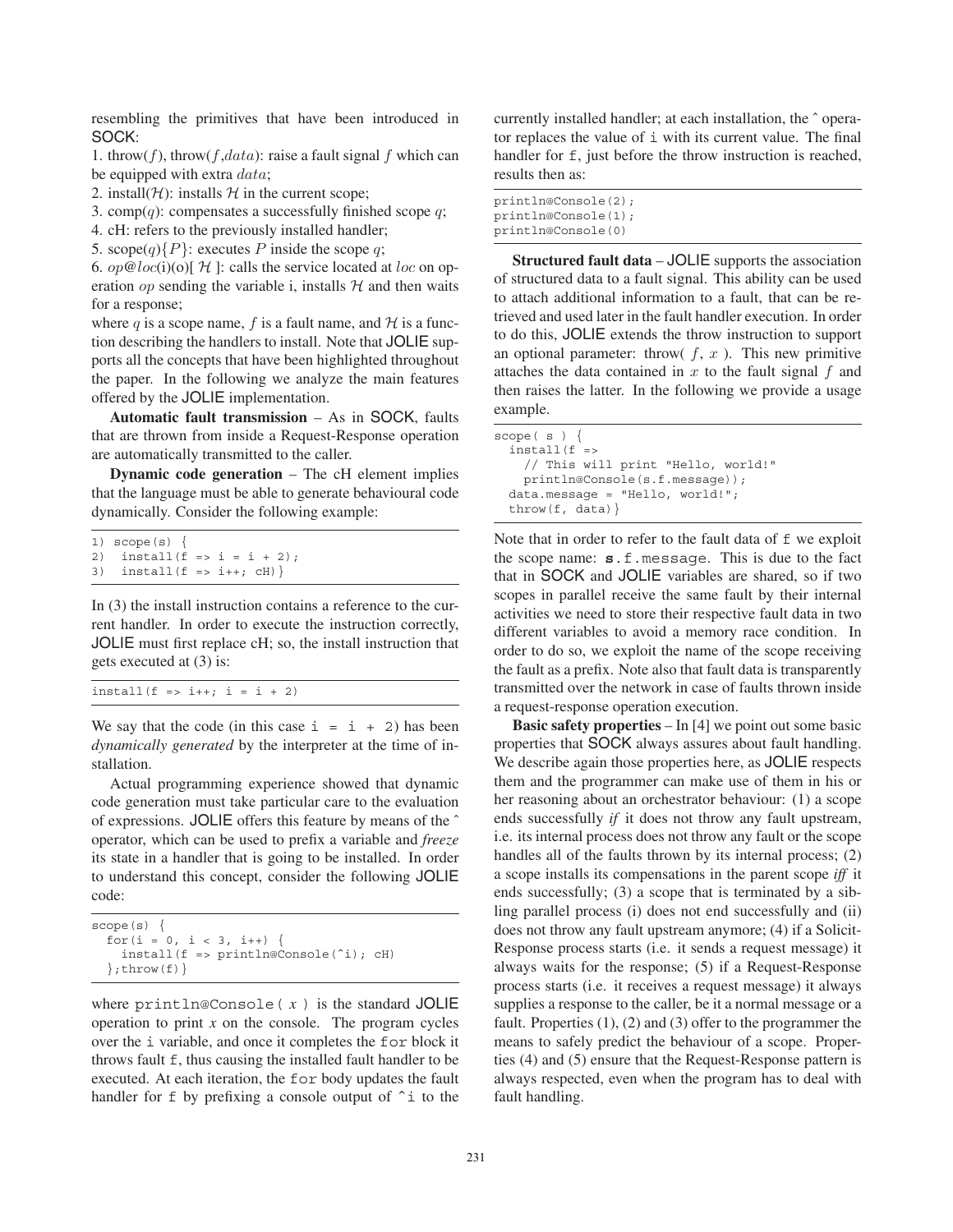

**Figure 3. OOIT scope representation**

**Install statement priority** – One of the most important aspects of our dynamic handling approach is that the install primitive has priority w.r.t. fault processing. This introduces the necessary determinism to assure that fault handling behaviour is predictable by the programmer. JOLIE implements this mechanism exploiting its internal execution architecture, the Object-Oriented Interpretation Tree (OOIT). In the following, we hint to how this is obtained. Consider the following code

```
scope( s ) {
 throw( f )
   | install(f => println@Console("Hello, world!"))
}
```
where the behaviour is composed by two processes in parallel: the former throws a fault f, whereas the latter installs a fault handler for f. This workflow is internally represented by the OOIT in Figure 3. Basically, every OOIT node is responsible for implementing a specific SOCK semantic rule. Fault signals are propagated upwards in the tree. When the fault signal f reaches the | node (i.e. the node representing the parallel composition), the latter informs every other child node that the parallel composition is now in a fault handling situation and waits for their confirmation. Normally, a node aborts its execution and returns immediately, but this is not the case for a node that has to perform a handler installation: an *install* node returns its confirmation to the | node only after actually performing the installation. Thus, the parallel composition is forced to wait for the handler installation and it propagates the fault signal to the scope (s) node only afterwards.

## **4. Example**

In this section we discuss the implementation of the automotive scenario [13], which has been chosen as case study inside the EU Project  $SENSORIA<sup>4</sup>$ . In the scenario, a car engine failure occurs so that the car is no longer drivable. The car service system must take care of bookings and payments for the necessary assistance, calling in particular a car rental, a garage and a towing truck service. If both garage and tow truck are available, the rented car has to go to the garage (the client will be brought there by the tow truck),

otherwise the rented car must go to the location of the broken car. The system is composed by five main services: the garage booking service, the truck booking service, the car rental service, the bank service and the car service.



#### **Figure 4. Car service workflow**

Both the garage booking service and the truck one exhibit two operations: book and revbook. The former allows for booking the garage (resp. truck) and the latter allows for revoking the reservation in case of failure. Besides these operations the car rental service provides also the redirect operation which allows for the redirection of the rented car from a destination to another one. The bank service<sup>5</sup> offers the following operations: openTransaction, payTransaction and reverseTransaction where openTransaction allows for the opening of a transaction to pay, payTransaction allows for the payment of an opened transaction and, finally, reverseTransaction allows for the revocation of a payment. The workflow of the car service, which is in charge to rent a car and book both the garage and the truck, is represented in Fig. 4. It is composed by two main parts: a first parallel composition of booking activities where the rental booking activity is executed in parallel with the sequential composition of the garage booking and the truck booking activities and a second payment part where all the expected payments are performed. For the sake of brevity, in the following we only discuss the car service workflow which includes all the basic JOLIE mechanisms discussed so far. We will exploit variable flags rFlag, gFlag and tFlag for denoting if the reservation for the car rental service, the garage service and the truck service respectively, are available (flag value set to true). Let us now discuss the code of the garage activity:

|  | 1) define bookGaraqe { |  |
|--|------------------------|--|
|  |                        |  |

```
2) scope(garage) {
```
3) install(BookFault => throw(GarageFault));

4) book@Garage(failure)(g\_payData, g\_id);

5) install(this => revbook@Garage(g\_id))}}

At line 1 the procedure bookGarage is defined whereas at line 2 we define the scope garage. At line 3 we install the fault handler which manages a booking fault that can

<sup>4</sup>IST-FET Integrated Project Sensoria, contract no. 016004

<sup>&</sup>lt;sup>5</sup>For the sake of this example we suppose there is only one bank service.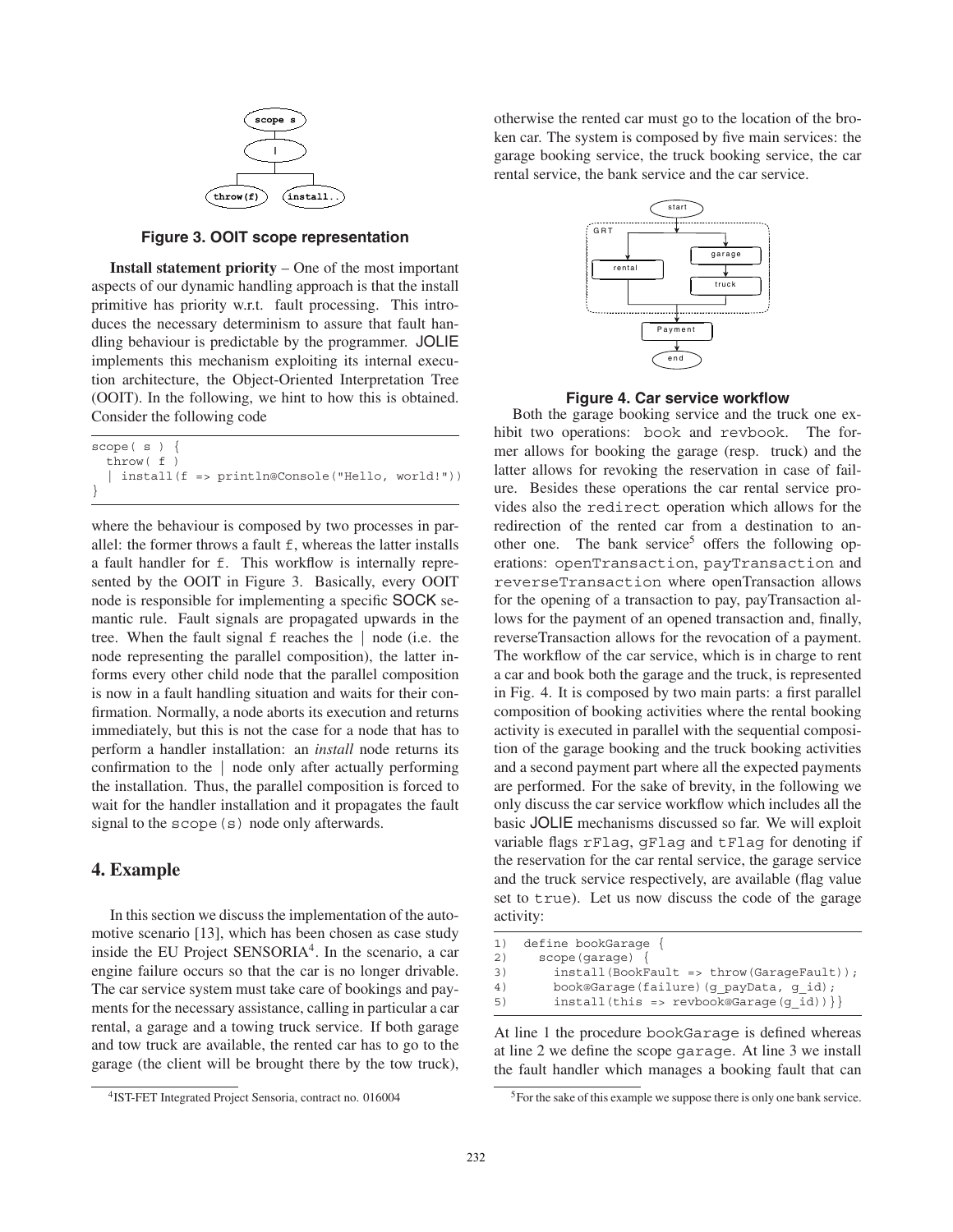be raised from the garage service: such a fault is re-thrown to the parent scope as a GarageFault fault. At line 4 we perform the garage booking by invoking the operation book of the garage service where failure is the car failure description, g<sub>-</sub>payData contains the payment data for the garage service and  $g$ <sub>-id</sub> is the reservation id. Finally, at line 5, we install the compensation handler for the scope garage which revokes the reservation. The truck booking activity bookTruck is equal to bookGarage with the exceptions that variables are prefixed by  $t_$  instead of  $q_$ and that the scope name is truck instead of garage.

Differently from *bookGarage* and *bookTruck* the car rental activity *rentCar* installs a compensation handler where a redirection is programmed instead of a booking revoking. Indeed, the car rental reservation will be revoked only if the payment will not succeed and it will be managed by the parent scope that we will show in the following. The code of *rentCar* follows:

| 1) | define rentCar $\{$                           |
|----|-----------------------------------------------|
| 2) | $scope (car rental)$ {                        |
| 3) | $install (BookFault \implies rFlag = false);$ |
| 4) | $coords = q coords;$                          |
| 5) | book@CarRental(coords)(r payData, r id);      |
| 6) | $install( this => coords = car coords;$       |
| 7) | redirect@CarRental(r id, coords)())           |

At line 1 we define the procedure for the car rental activity and at line 2 we open the related scope. At line 3 we install the fault handler related to the booking fault which can be raised by the car rental service. In case of fault the variable flag for the rental service is set to false. At line 4 we set the destination coordinates where the car must be sent and at line 5 we perform the car rental booking by invoking operation book. At line 6-7 we install the compensation handler for the car rental activity where the destination coordinates are set to the car ones and the redirection operation is called. Let us now consider the code of the scope enclosing the three (garage, truck and car rental) activities:

```
1) define grtActivity {
2) scope(grt) {
3) gFlag=true; tFlag=true; rFlag=true;
4) install(GarageFault => comp(car_rental);
5) tFlag=false;gFlag=false);
7) install(TruckFault =>
8) tFlag=false;gFlag = false;
9) comp(qaraqe); comp(car_rental));
10) {rentCar | {bookGarage ; bookTruck }};
11) install(this => revbook@RentalPT(r id);
12) comp(garage); comp(truck)) }
```
At lines 1-2 we define the procedure and the scope for the composed activity grtActivity. At line 3 we initialize flag variables values, at lines 4-5 we install the fault handler for the fault raised by the garage activity which compensates the rental one (which performs a redirection) and then sets the flag variables for garage and truck activities to false. At lines 7-9 the fault handler for the truck fault

is installed: both garage and rental activities are compensated and flag variables for garage and truck are set to false. Line 10 defines the parallel composition of the rental activity and the sequence between the garage and the truck activities. Finally, at lines 11-12 the compensation handler for the scope grt is installed. In this handler the garage and the truck activities are compensated whereas for the rental one we programmed the reservation revoking, instead of redirecting with a compensation, because something has gone wrong in the following payment scope. Finally, we present the code of the main activity, invoking the payment services and completing:

| 1)  | main {                                       |
|-----|----------------------------------------------|
| 2)  | $install(BankFault \Rightarrow comp(qrt))$ ; |
| 3)  | qrtActivity;                                 |
| 4)  | $score(payment)$ {                           |
| 5)  | install(BankFault => throw(BankFault))       |
| 6)  | if $(rFlag := false)$ {                      |
| 7)  | payTransanction@Bank(r payData)(payId)[      |
| 8)  | $BankFault$ =>                               |
| 9)  | reverseTransaction@Bank(^payId);             |
| 10) | $CH]$ ;                                      |
| 11) | if $(qFlaq := false)$ {                      |
| 12) | payTransanction@Bank(g payData)(payId)[      |
| 13) | $BankFull = >$                               |
| 14) | reverseTransaction@Bank(^payId);             |
| 15) | $CH]$ ;                                      |
| 16) | if (tFlaq != false) $\{$                     |
| 17) | payTransanction@Bank(t payData)(payId)}      |
| 18) | $\rightarrow$                                |

At line 2 we install the fault handler for a fault that can be raised from a bank payment and we programmed the compensation of the grt scope. At line 3) we execute the grt scope. At line 4 we open the scope payment and at line 5 we install the fault handler for the bank fault by programming a re-throwing towards the enclosing scope. At lines 6-7 we perform the payment for the car rental service which must be done only if the related flag is true. At lines 8-10 we update the fault handler for the bank fault which must take into account the fact that the payment for the car rental service has been done. It is worth noting that current handler, previously installed at line 5, is here updated thanks to the operator cH, furthermore we exploit operatorˆfor freezing the transaction identifier payId. At lines 11-15 we perform the payment for the garage service and at lines 16-17 we perform the truck service one. In this last payment the fault handler for the bank fault is not updated because the payment can only finish with success or failure. In the former case no fault is raised whereas in the latter a bank fault is raised but only the previous installed payments must be revoked.

## **5. Conclusions**

In this paper we have presented our implementation of the fault mechanisms we have formally introduced